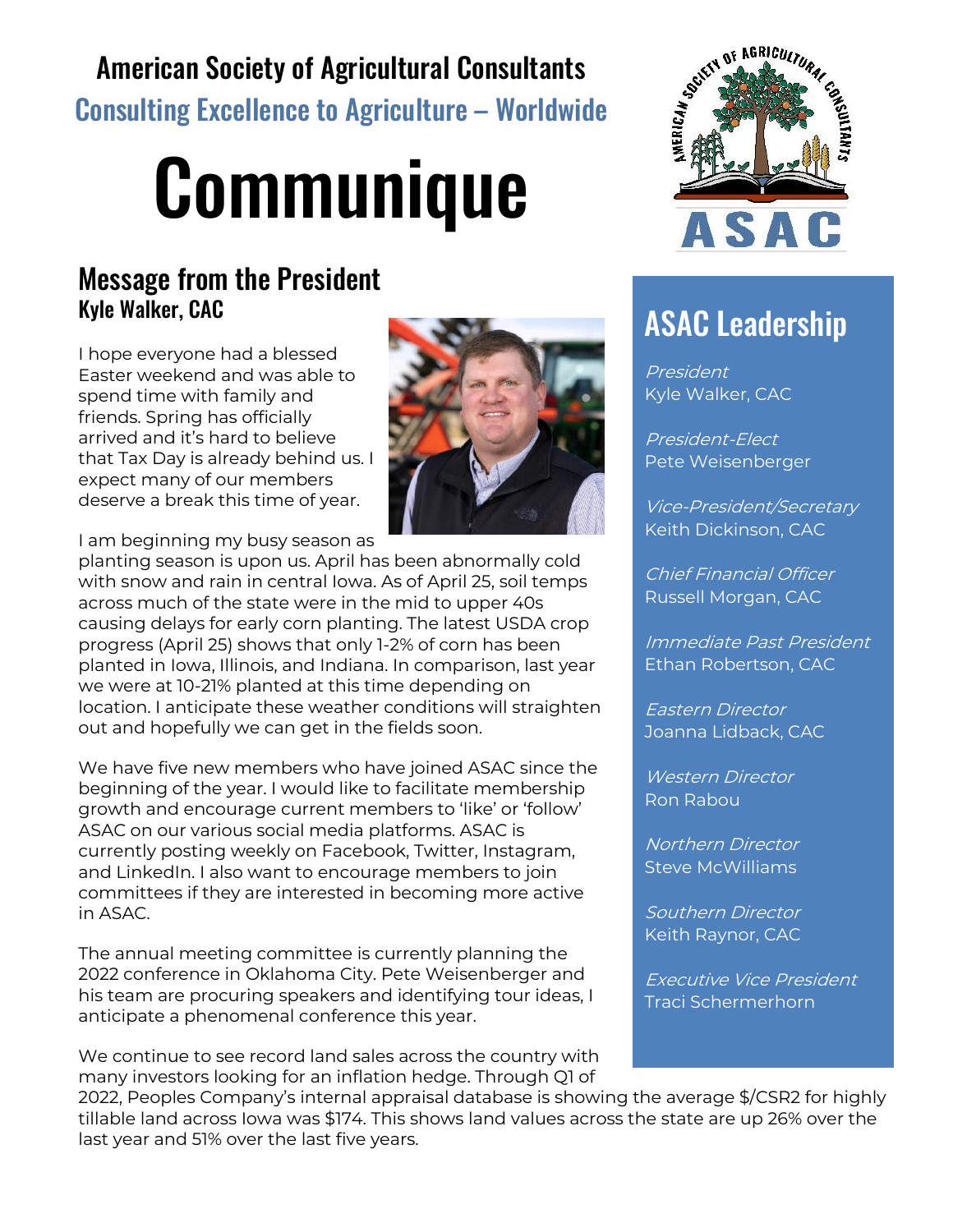## Board of Directors Notes for April 19, 2022

#### Financial Report – Russell Morgan, CFO

Russell reported that our account balance is approximately \$46,500 which is in line with last year. Russell will have more detailed reports ready in the next couple of weeks which he will present at the next board meeting. We are behind on membership renewals but Russell plans to do another round of follow-up emails and calls with those who have not renewed.

#### Meetings Committee - Pete Weisenberger, Chair

Pete reported that the committee is now focused on the theme and logo for the conference. He hopes to have that by the next board meeting. Pete will send out an email with ideas for the tours. Kyle suggested Pete reach out to John Jackson to be lead coordinating the tour. The group discussed the Diversity and Inclusion presenter. His fee is between \$5,000-7,000. Keith Dickinson feels that is negotiable and will talk to him. He's going to present \$2500 as the amount we could afford. In 2021, our budget for speaker fees and travel was \$5200.

#### Bylaws Committee – Keith Dickinson, Chair

There is a requirement in the bylaws related to members who have their CAC designation and product sales. Bylaws currently state that no more than 10% of a CAC's income can come from product sales. This would disqualify a couple of our current members. The committee is working on rewording or removing this statement.

#### Continuing Education Committee - Russell Morgan, Chair

The committee continues to review Notes from the Field, Shop Talk and Webinars. The CEC has promoted ASFMRA's AAC2 course offered virtually May 17-19 – available to ASAC members at ASFMRA member cost. This course is approved for CEU credit toward obtaining and maintaining a CAC. Russell also reported that the CEC will begin promoting Wittman Consulting's "Train the Trainer Seminar for Targeted Clients and Consulting Professionals" (Dick Wittman is an ASAC member). The course is scheduled for mid-June.

#### Marketing & Promotion Committee - Paige Gilligan, Chair

We have 63 members. Our CAC numbers have remained steady with last month. The committee researched additional used trade show booths (backdrop panels). Don T. and Pete W. have been reaching out to various sellers. Update as of April 15, 2022: a used display was purchased for \$530 including shipping (sent to Traci).

We added links to the sponsors webpages from our website. If someone clicks on their logo or their listed name, it will take them to the sponsor's website. This was asked of us by Warren Clark, CCI Marketing. As of the beginning of April, we also added ASFMRA and CAFA to the Strategic Allies webpage.

#### Strategic Alliance Committee – Norm Brown, Committee Chair

The SAC is continuing to work on getting a strategic alliance agreement with the A.B.A. The final version of the Lender Flyer is complete and will be emailed out to lenders on our contact list. The YouTube PowerPoint presentation is complete and on our YouTube page. Now the committee needs to decide where to post it on our webpage. CAFA participated in our last Shop Talk and we received the agenda for their June Farm Management Update conference to share with our members.